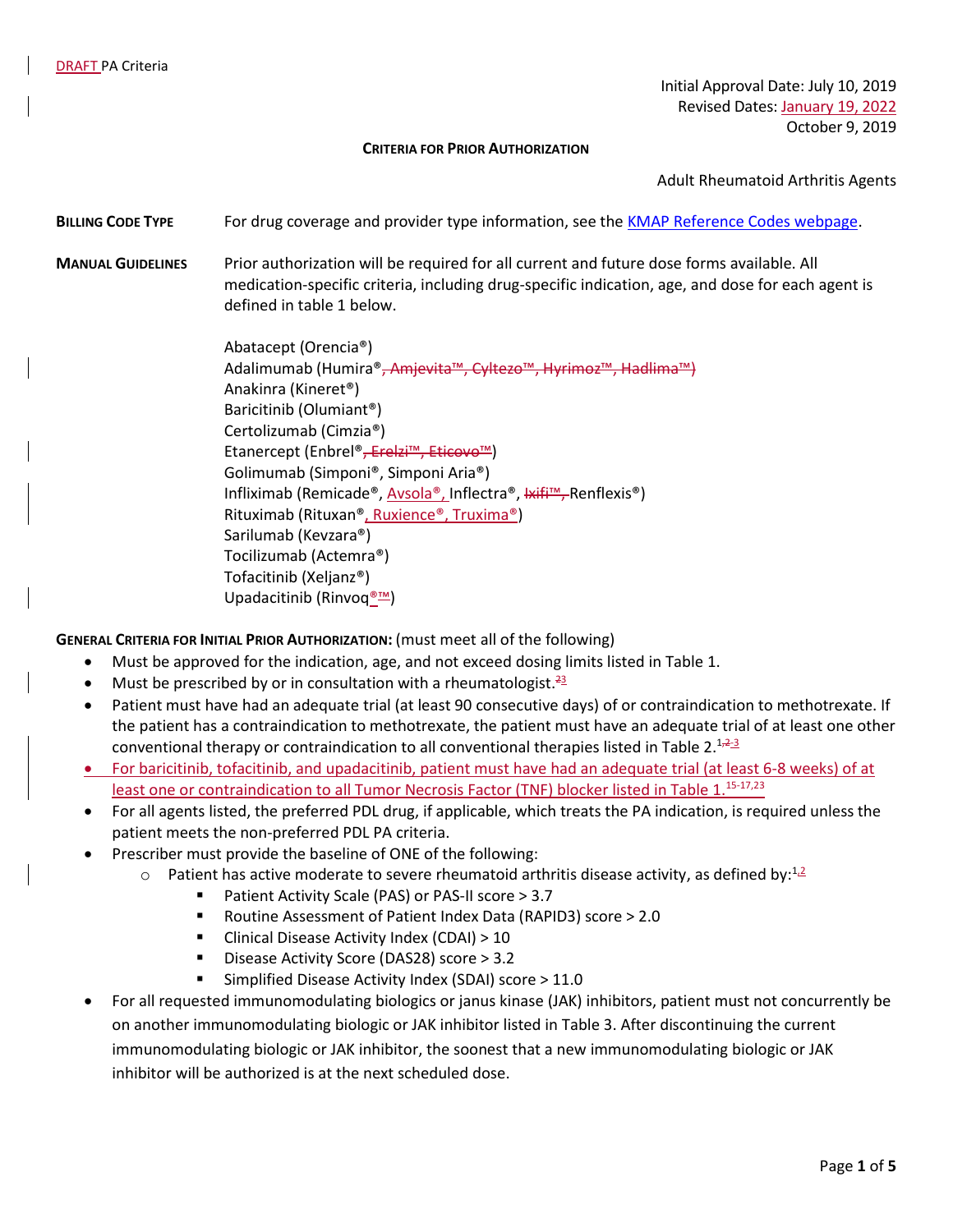$\overline{\phantom{a}}$ 

 $\overline{\phantom{a}}$ 

|  |  | Table 1. FDA-approved age and dosing limits of Adult Rheumatoid Arthritis (RA) Agents. <sup>3-244</sup> 22 |
|--|--|------------------------------------------------------------------------------------------------------------|
|--|--|------------------------------------------------------------------------------------------------------------|

| <b>Medication</b>                 | Indication(s)    | Age                             | <b>Dosing Limits</b>                                     |
|-----------------------------------|------------------|---------------------------------|----------------------------------------------------------|
|                                   |                  | Anti-CD 20                      |                                                          |
| Rituximab (Rituxan®,              | Moderate to      | $\geq$ 18 years                 | 1000 mg IV at weeks 0 and 2 per every 24 week cycle.     |
| Ruxience®, Truxima®)*             | Severe active RA |                                 |                                                          |
|                                   |                  | <b>Interleukin-1 Inhibitors</b> |                                                          |
| Anakinra (Kineret ®)              | Moderate to      | $\geq$ 18 years                 | 100 mg SC once daily.                                    |
|                                   | Severe active RA |                                 |                                                          |
|                                   |                  | <b>Interleukin-6 Inhibitors</b> |                                                          |
| Sarilumab (Kevzara®               | Moderate to      | $\geq$ 18 years                 | 200 mg SC once every 2 weeks.                            |
|                                   | Severe active RA |                                 |                                                          |
| Tocilizumab                       | Moderate to      | $\geq$ 18 years                 | IV: 8 mg/kg every 4 weeks up to a maximum of 800 mg.     |
| (Actemra®)                        | Severe active RA |                                 |                                                          |
|                                   |                  |                                 | SC:                                                      |
|                                   |                  |                                 | < 100 kg: 162 mg once every 2 weeks initially, followed  |
|                                   |                  |                                 | by an increase to weekly based on clinical response.     |
|                                   |                  |                                 | $\geq$ 100 kg: 162 mg once every week.                   |
|                                   |                  | <b>Janus Kinase Inhibitors</b>  |                                                          |
| Baricitinib (Olumiant®)           | Moderate to      | $\geq$ 18 years                 | 2 mg orally once daily.                                  |
|                                   | Severe active RA |                                 |                                                          |
| Tofacitinib (Xeljanz®)            | Moderate to      | $\geq$ 18 years                 | 5 mg orally twice daily.                                 |
|                                   | Severe active RA |                                 |                                                          |
| Tofacitinib (Xeljanz              | Moderate to      | $\geq$ 18 years                 | 11 mg orally once daily.                                 |
| $XR^{\circledR})$                 | Severe active RA |                                 |                                                          |
| Upadacitinib                      | Moderate to      | $\geq$ 18 years                 | 15 mg orally once daily.                                 |
| (Rinvoq <u>®™</u> )               | Severe active RA |                                 |                                                          |
|                                   |                  |                                 | <b>Selective T-Cell Costimulation Blockers</b>           |
| Abatacept (Orencia®)              | Moderate to      | $\geq$ 18 years                 | IV: at 0, 2 and 4 weeks, then every 4 weeks thereafter   |
|                                   | Severe active RA |                                 | < 60 kg: 500 mg.                                         |
|                                   |                  |                                 | 60-100 kg: 750 mg                                        |
|                                   |                  |                                 | > 100 kg: 1,000 mg                                       |
|                                   |                  |                                 |                                                          |
|                                   |                  |                                 | SC: 125 mg once every week.                              |
|                                   |                  |                                 | Tumor Necrosis Factor-Alpha (TNF-α) Blockers             |
| Adalimumab (Humira®,              | Moderate to      | $\geq$ 18 years                 | 40 mg SC every week or 80mg every other week.            |
| Amjevita <sup>™</sup> , Cyltezo™, | Severe active RA |                                 |                                                          |
| Hyrimoz <sup>™</sup> ,            |                  |                                 |                                                          |
| Hadlima™) **                      |                  |                                 |                                                          |
| Certolizumab (Cimzia®)            | Moderate to      | $\geq$ 18 years                 | 400 mg initially SC at weeks 0, 2, and 4 followed by 200 |
|                                   | Severe active RA |                                 | mg every other week or 400 mg every 4 weeks.             |
| Etanercept (Enbrel® <sub>7</sub>  | Moderate to      | $\geq$ 18 years                 | 50 mg SC once weekly.                                    |
| Erelzi <sup>™</sup> , Eticovo™)** | Severe active RA |                                 |                                                          |
| Golimumab (Simponi®)              | Moderate to      | $\geq$ 18 years                 | 50 mg SC once monhtlymonthly.                            |
|                                   | Severe active RA |                                 |                                                          |
| Golimumab (Simponi                | Moderate to      | $\geq$ 18 years                 | 2 mg/kg IV at weeks 0, 4, then every 8 weeks thereafter  |
| Aria <sup>®</sup> )               | Severe active RA |                                 |                                                          |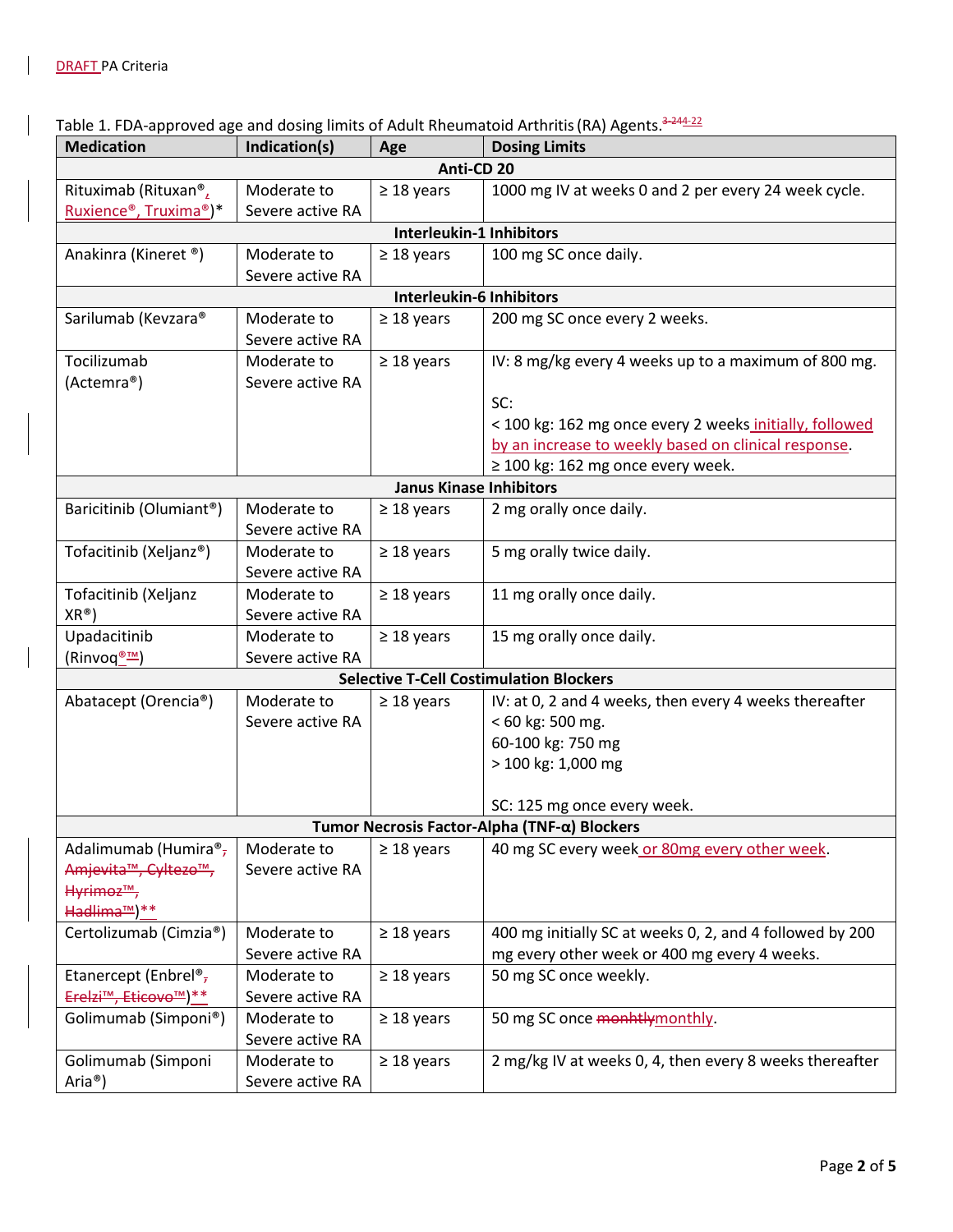|  | <b>DRAFT PA Criteria</b> |
|--|--------------------------|
|  |                          |

| Infliximab (Remicade®,                                                                                                                                                                                                                                                                                    | Moderate to      | $\geq$ 18 vears | <sup>1</sup> 3 mg/kg IV at 0, 2, and 6 weeks, then every 8 weeks. |
|-----------------------------------------------------------------------------------------------------------------------------------------------------------------------------------------------------------------------------------------------------------------------------------------------------------|------------------|-----------------|-------------------------------------------------------------------|
| Renflexis <sup>™</sup> , Inflectra <sup>®</sup> ,                                                                                                                                                                                                                                                         | Severe active RA |                 |                                                                   |
| $\frac{1}{2}$ + $\frac{1}{2}$ + $\frac{1}{2}$ + $\frac{1}{2}$ + $\frac{1}{2}$ + $\frac{1}{2}$ + $\frac{1}{2}$ + $\frac{1}{2}$ + $\frac{1}{2}$ + $\frac{1}{2}$ + $\frac{1}{2}$ + $\frac{1}{2}$ + $\frac{1}{2}$ + $\frac{1}{2}$ + $\frac{1}{2}$ + $\frac{1}{2}$ + $\frac{1}{2}$ + $\frac{1}{2}$ + $\frac{1$ |                  |                 |                                                                   |

SC: subcutaneous. IV: intravenous. \*Truxima®and Ruxience™ areRiabni™ is a rituximab biosimilars, but are is currently not indicated for RA. \*\*Biosimilars to these products are FDA-approved, but some are not currently marketed.

## **LENGTH OF APPROVAL (INITIAL):** 12 months

**CRITERIA FOR RENEWAL PRIOR AUTHORIZATION:** (must meet all of the following)

- Prescriber must provide at least ONE of the following response measure(s):
	- $\circ$  Low disease activity or remission.<sup>1,2</sup>
		- PAS or PAS-II score ≤ 3.7
		- RAPID3 score ≤ 2.0
		- CDAI score ≤ 10.0
		- DAS28 score ≤ 3.2
		- SDAI score ≤ 11.0
- Must not exceed dosing limits listed in Table 1.
- For all requested immunomodulating biologics or janus kinase (JAK) inhibitors, patient must not concurrently be on another immunomodulating biologic or JAK inhibitor listed in Table 3. After discontinuing the current immunomodulating biologic or JAK inhibitor, the soonest that a new immunomodulating biologic or JAK inhibitor will be authorized is at the next scheduled dose.

# **LENGTH OF APPROVAL (RENEWAL):** 12 months

**FOR DRUGS THAT HAVE A CURRENT PA REQUIREMENT, BUT NOT FOR THE NEWLY APPROVED INDICATIONS, FOR OTHER FDA-APPROVED INDICATIONS, AND FOR CHANGES TO AGE REQUIREMENTS NOT LISTED WITHIN THE PA CRITERIA:**

• **THE PA REQUEST WILL BE REVIEWED BASED UPON THE FOLLOWING PACKAGE INSERT INFORMATION: INDICATION, AGE, DOSE, AND ANY PRE-REQUISITE TREATMENT REQUIREMENTS FOR THAT INDICATION.**

**LENGTH OF APPROVAL (INITIAL AND RENEWAL):** 12 months

|  | Table 2. List of conventional therapy in the treatment of RA. $1$ |  |  |
|--|-------------------------------------------------------------------|--|--|
|--|-------------------------------------------------------------------|--|--|

|                     | <b>Non-Biologic DMARDs</b>                                         |
|---------------------|--------------------------------------------------------------------|
| <b>Generic Name</b> | <b>Brand Name</b>                                                  |
| Hydroxychloroquine  | Plaquenil <sup>®</sup>                                             |
| Leflunomide         | Arava <sup>®</sup>                                                 |
| Methotrexate        | Trexall <sup>®</sup> , Rheumatrex <sup>®</sup> , Otrexup®, Rasuvo® |
| Sulfasalazine       | Azulfidine <sup>®</sup>                                            |

Table 3. List of immunomodulating biologic agents/janus kinase inhibitors (agents not to be used concurrently).

|                                                | Immunomodulating Biologic Agents/Janus Kinase Inhibitors |                                          |
|------------------------------------------------|----------------------------------------------------------|------------------------------------------|
| Actemra® (tocilizumab)                         | Ilumya <sup>™</sup> (tildrakizumab-asmn)                 | Siliq <sup>®</sup> (brodalumab)          |
| Adbry <sup>™</sup> (tralokinumab)              | Kevzara® (sarilumab)                                     | Simponi <sup>®</sup> (golimumab)         |
| Benlysta <sup>®</sup> (belimumab)              | Kineret <sup>®</sup> (anakinra)                          | Simponi Aria (golimumab)                 |
| Cimzia <sup>®</sup> (certolizumab)             | Nucala <sup>®</sup> (mepolizumab)                        | Skyrizi <sup>™</sup> (risankizumab-rzaa) |
| Cingair <sup>®</sup> (reslizumab)              | Olumiant <sup>®</sup> (baricitinib)                      | Stelara® (ustekinumab)                   |
| Cosentyx <sup>®</sup> (secukinumab)            | Opzelura <sup>™</sup> (ruxolitinib)                      | Taltz <sup>®</sup> (ixekizumab)          |
| Dupixent <sup>®</sup> (dupilumab)              | Orencia <sup>®</sup> (abatacept)                         | Tezspire™ (tezepelumab-ekko)             |
| Enbrel <sup>®</sup> (etanercept) & biosimilars | Remicade® (infliximab) & biosimilars                     | Tremfya <sup>®</sup> (guselkumab)        |
| (Erelzi <sup>™</sup> , Eticovo®)               | (Avsola <sup>™</sup> , Inflectra®, Ixifi™,               |                                          |
|                                                | Renflexis <sup>®</sup> )                                 |                                          |
| Entyvio <sup>®</sup> (vedolizumab)             | Rinvoq™ (upadacitinib)                                   | Tysabri <sup>®</sup> (natalizumab)       |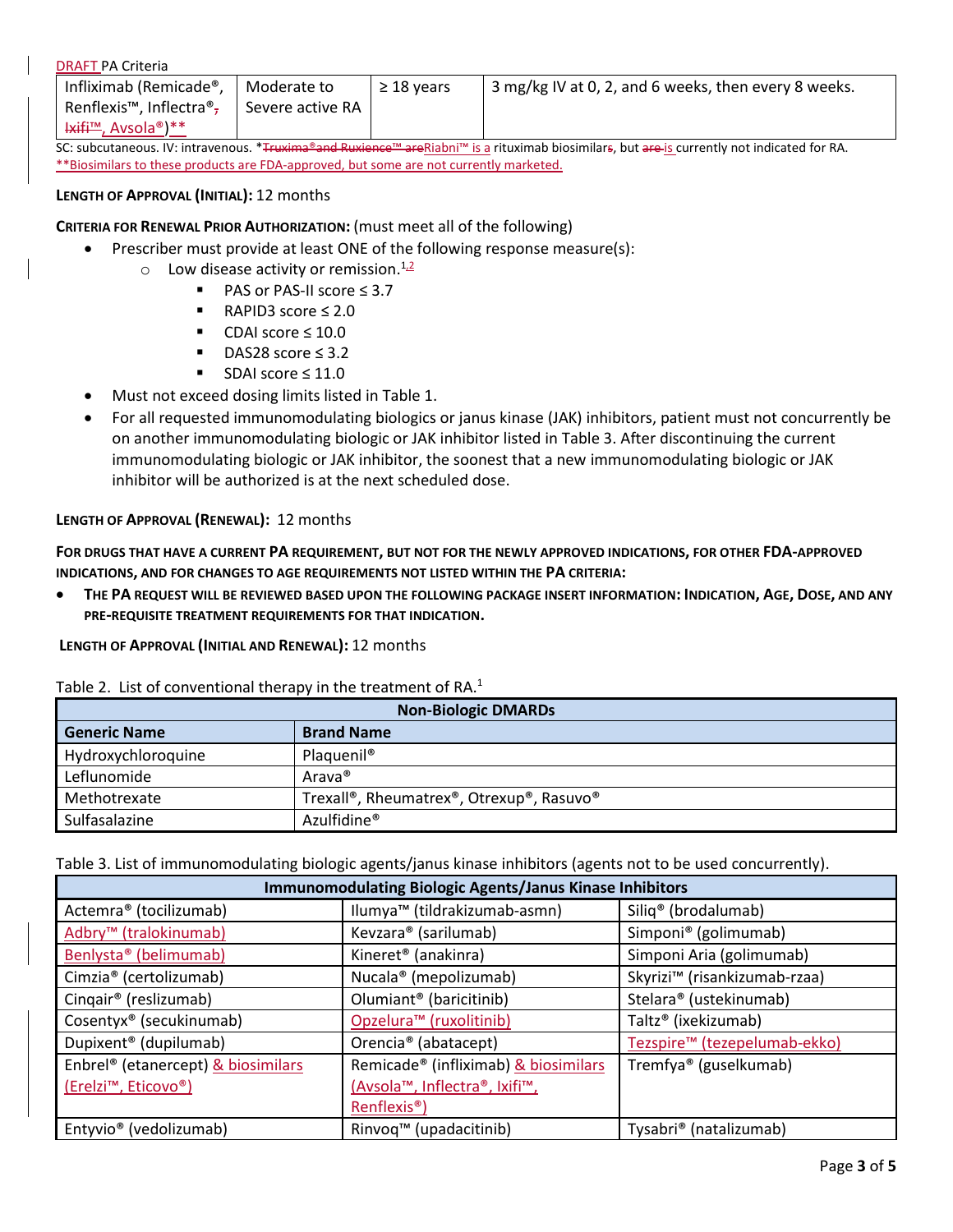| <b>DRAFT PA Criteria</b>                              |                                                |                                       |
|-------------------------------------------------------|------------------------------------------------|---------------------------------------|
| Fasenra <sup>™</sup> (benralizumab)                   | Rituxan <sup>®</sup> (rituximab) & biosimilars | Xeljanz <sup>®</sup> (tofacitinib)    |
|                                                       | (Riabni™, Ruxience™, Truxima®)                 |                                       |
| Humira® (adalimumab) & biosimilars                    | Rituxan Hycela™                                | Xeljanz XR <sup>®</sup> (tofacitinib) |
| (Abrilada™, Amjevita™, Cyltezo™,                      | (rituximab/hyaluronidase)                      |                                       |
| Hulio <sup>™</sup> , Hyrimoz <sup>™</sup> , Yusimry™) |                                                |                                       |
| llaris <sup>®</sup> (canakinumab)                     | Saphnelo <sup>™</sup> (anifrolumab)            | Xolair <sup>®</sup> (omalizumab)      |
|                                                       |                                                | Amevive <sup>®</sup> (alefacept)      |

### Notes:

| Humira (adalimumab)                 | There are 7 FDA-approved biosimilars (Abrilada, Amjevita, Cyltezo, Hadlima, Hulio,<br>Hyrimoz, Yusimry). None of these products are expected to be marketed until 2023.<br>Cyltezo became an interchangeable product on 10/15/21.                                      |
|-------------------------------------|------------------------------------------------------------------------------------------------------------------------------------------------------------------------------------------------------------------------------------------------------------------------|
| Enbrel (etanercept)                 | There are 2 FDA-approved biosimilars (Erelzi, Eticovo). None of these biosimilars are<br>currently marketed.                                                                                                                                                           |
| Remicade (infliximab)               | Out of 4 FDA-approved biosimilars, Ixifi is the only biosimilar that is not currently<br>marketed.                                                                                                                                                                     |
|                                     |                                                                                                                                                                                                                                                                        |
| Rinvog <sup>®™</sup> (upadacitinib) | May be used as monotherapy or in combination with methotrexate or other<br>nonbiologic disease-modifying antirheumatic drugs (DMARDs). Use in combination<br>with biologic DMARDs or potent immunosuppressants (eg, azathioprine, cyclosporine)<br>is not recommended. |

### References

- 2021 American College of Rheumatology Guideline for the Treatment of Rheumatoid Arthritis. Arthritis Care & Research 2021; 73(7):924-939. Available at [https://www.rheumatology.org/Practice-Quality/Clinical-](https://www.rheumatology.org/Practice-Quality/Clinical-Support/Clinical-Practice-Guidelines/Rheumatoid-Arthritis)[Support/Clinical-Practice-Guidelines/Rheumatoid-Arthritis.](https://www.rheumatology.org/Practice-Quality/Clinical-Support/Clinical-Practice-Guidelines/Rheumatoid-Arthritis) Accessed 9/1/21.
- 1.2.2015 American College of Rheumatology Guideline for the Treatment of Rheumatoid Arthritis. Arthritis Rheumatol. 2016; 68(1):1-26. [https://www.rheumatology.org/Practice-Quality/Clinical-Support/Clinical-Practice-](https://www.rheumatology.org/Practice-Quality/Clinical-Support/Clinical-Practice-Guidelines/Rheumatoid-Arthritis)[Guidelines/Rheumatoid-Arthritis](https://www.rheumatology.org/Practice-Quality/Clinical-Support/Clinical-Practice-Guidelines/Rheumatoid-Arthritis) . Accessed 5/30/19.
- 2.3.EULAR recommendations for the management of rheumatoid arthritis with synthetic and biological diseasemodifying antirheumatic drugs: 2016 update. Ann Rheum Dis 2017; 76:960-77. Available at [https://www.eular.org/recommendations\\_management.cfm](https://www.eular.org/recommendations_management.cfm) . Accessed 6/11/19.
- 3.4. Enbrel (etanercept) [package insert]. Thousand Oaks, CA: Immunex Corp., Amgen; Nov 2017Aug 2020.
- 4.5. Remicade (infliximab) [package insert]. Horsham, PA: Janssen Biotech, Inc; Jun 2018Oct 2021.
- 5.6. Humira (adalimumab) [package insert]. North Chicago, IL: AbbVie Inc.; Dec 2018Feb 2021.
- 6.7. Cimzia (certolizumab) [package insert]. Smyrna, GA: UCB, Inc.; Mar Sep 2019.
- 7.8. Simponi (golimumab) [package insert]. Horsham, PA: Janssen Biotech, Inc.; May 2018Sep 2019.
- 8.9. Simponi Aria (golimumab) [package insert]. Horsham, PA: Janssen Biotech, Inc.; Feb 20182021.
- 9.10. Kineret (anakinra) [package insert]. Stockholm, Sweden: Swedish Orphan Biovitrum AB; Jun 2018Dec 2020.
- 10.11. Orencia (abatacept) [package insert]. Princeton, NJ: Bristol-Myers Sq uibb CompantCompany; Mar 2019.
- 11.12. Rituxan (rituximab) [package insert]. South San Francisco, CA: Genentech, Inc..; Jan 2019Dec 2021.
- 12.13. Actemra (tocilizumab) [package insert]. South San Francisco, CA: Genentech, Inc..; Apr 2019Mar 2021.
- 13.14. Kevzara (sarilumab) [package insert]. Bridgewater, NJ: Sanofi-Aventis US LLC; Apr 2018.